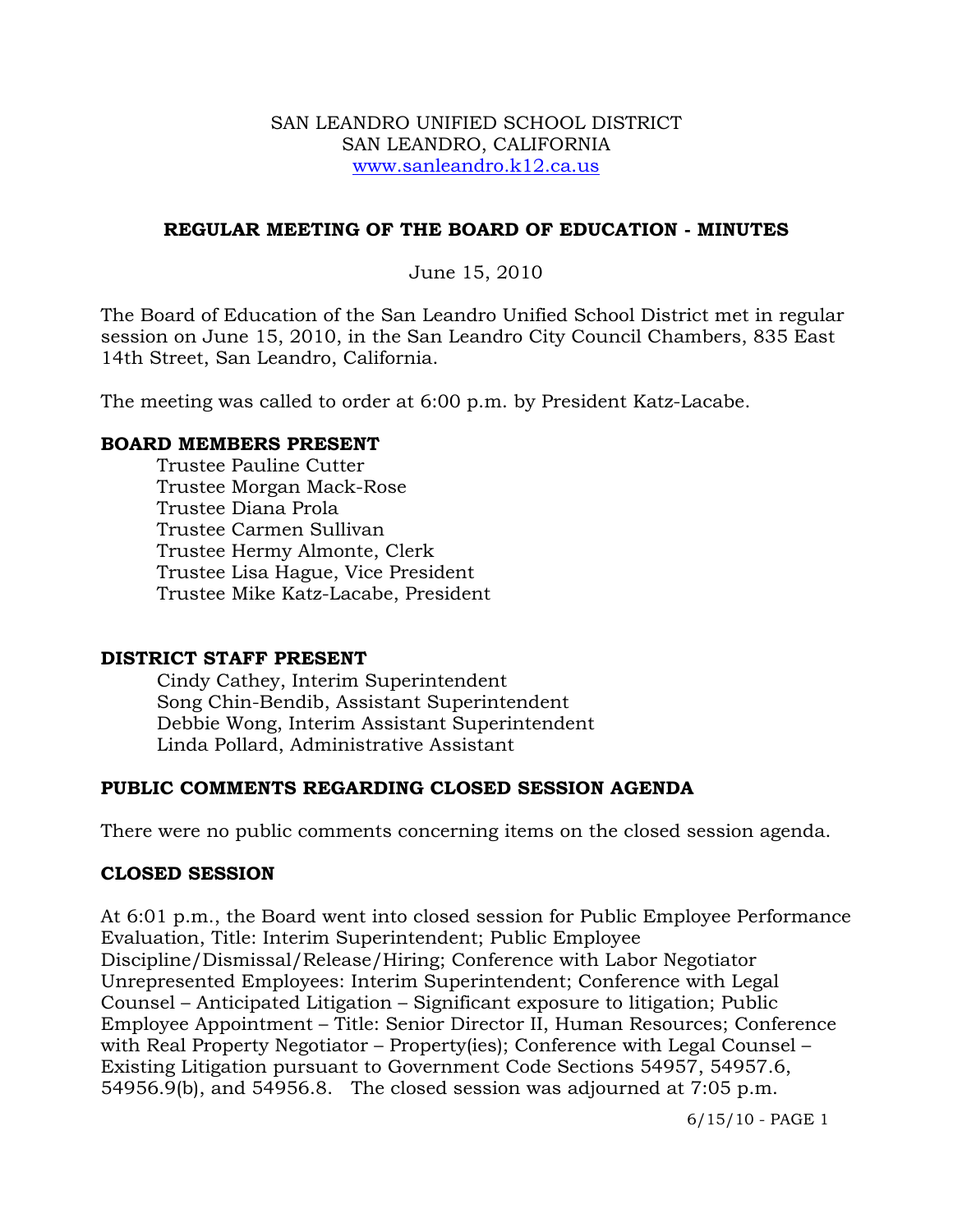The Board returned to open session at 7:08 p.m. with the Pledge of Allegiance to the Flag. President Katz-Lacabe said the Board had been in closed session where the following action was taken:

 On a motion made by Trustee Hague and seconded by Trustee Prola, the Board approved Settlement #2010040674, by a 7-0 vote.

## **APPROVAL OF AGENDA**

On a motion made by Trustee Hague and seconded by Trustee Sullivan, the Board approved the agenda for the regular meeting of June 15, 2010, by a 7-0 vote.

**REPORTS** Parks & Recreation Commission Report: Juan Manuel Martinez, San Leandro Unified School District representative reported that the Cinco de Mayo band performed at the San Leandro Farmers' Market this year. The Commission received two anonymous donations: one for \$25,000 which will keep Farrelly Pool open for the 2010 summer swim season and another for \$6,500. Mr. Martinez commented that, as a member of DELAC, he was involved in the planning of the very successful First Annual San Leandro Unified School District International Festival.

> Trustee Cutter said, with the District considering a possible Bond for projects such as renovation of Burrell Field and the high school swimming pool, she hoped that the District could count on the Parks and Recreation Commission's support and input. Trustee Mack-Rose noted that several members of the commission (not serving in that capacity) were already involved with the San Leandro Sports Foundation, with Interim Superintendent Cathey indicating that she would be scheduling an informal meeting with Carolyn Knudtson, Recreation and Human Services Director.

### **AWARDS AND RECOGNITIONS**

Certificates of Commendation were presented to the following San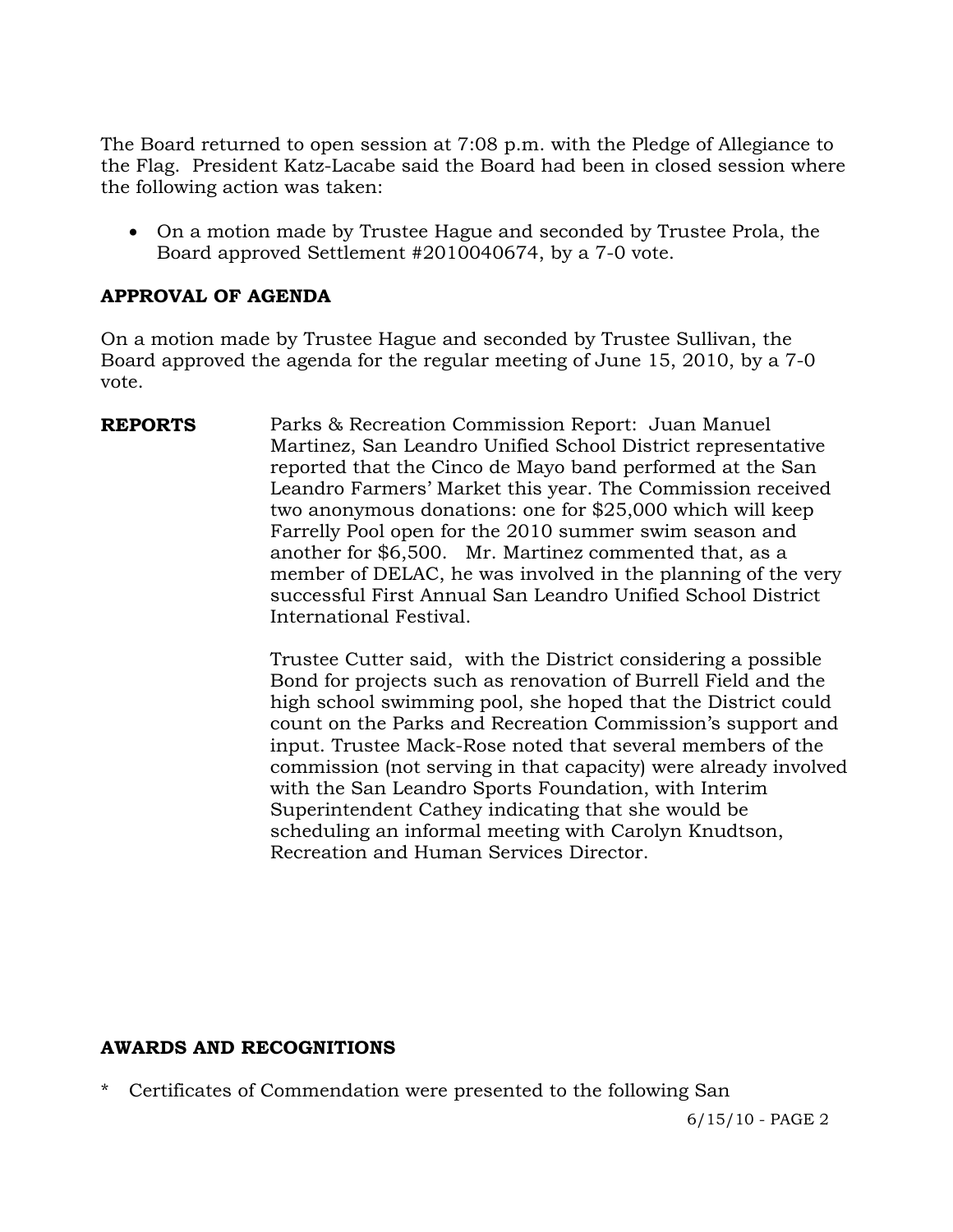Leandro High School students for being selected to receive Eden Area Regional Occupational Program student awards for "Perfect Attendance" and "Students of the Year" for 2009-2010:

Perfect Attendance

• Andraline Amanza Welding Technology

Students of the Year

- Jamie Huynh Academy of Business & Finance
- Delena Truong Academy of Business & Finance
- Xiaolu Zheng Business Economics
- Lisa Marie Pena Floral Design/Event Planning
- Oskar Chavez Marketing Occupations
- Julian Ceballos Welding Technology

# **PUBLIC TESTIMONY ON NON-AGENDA ITEMS**

None

## **PUBLIC HEARING**

 A public hearing was conducted regarding the California School Employees Association (CSEA) Chapter #94 Initial Proposal to the San Leandro Unified School District.

 By law, the District is required to "sunshine" collective bargaining proposals in an open session of the Board of Education. The California School Employees Association (CSEA) submitted its initial proposal for Board acceptance.

On a motion made by Trustee Hague and seconded by Trustee Prola, the Board opened the public hearing regarding the California School Employees Association (CSEA) Chapter #94 Initial Proposal to the San Leandro Unified School District by a 7-0 vote.

No comments were received from the audience.

On a motion made by Trustee Sullivan and seconded by Trustee Prola, the Board closed the public hearing regarding the California School Employees Association (CSEA) Chapter #94 Initial Proposal to the San Leandro Unified School District by a 7-0 vote.

# **ACTION ITEM**

## Human Resources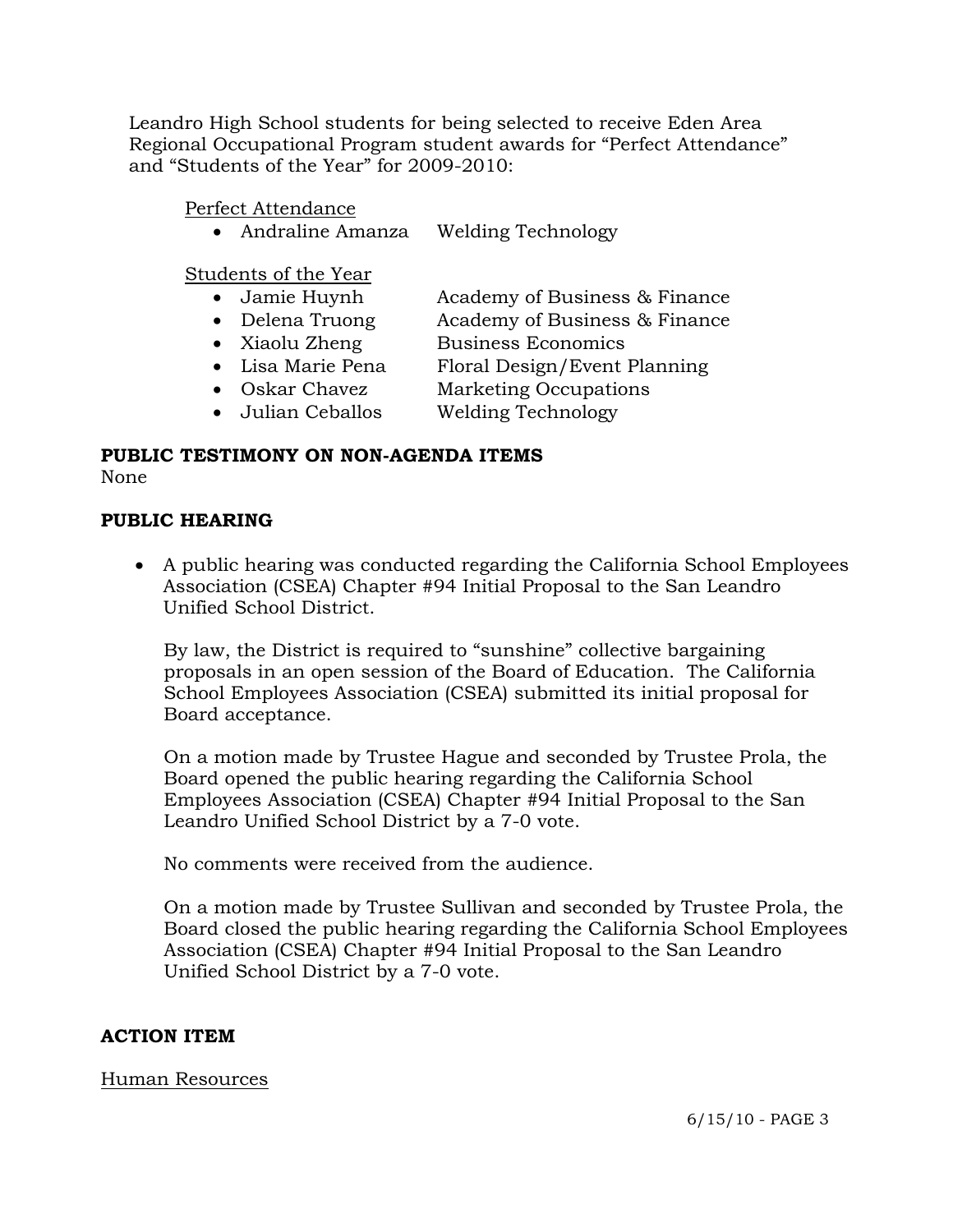2.1-A Accept Receipt of the California School Employees' Association, Chapter #94 Initial Proposal to the San Leandro Unified School District

> On a motion made by Trustee Hague and seconded by Trustee Sullivan, the Board accepted receipt of the California School Employees Association, Chapter #94 Initial Proposal to the San Leandro Unified School District by a 7-0 vote.

## **PUBLIC HEARING**

 A public hearing was conducted regarding Flexibility Sweep of Tier III 2009-10 Supplemental Instructional Programs "Hourly Programs" – Phase VIII.

On a motion made by Trustee Almonte and seconded by Trustee Mack-Rose, the Board opened the public hearing regarding Flexibility Sweep of Tier III 2009-10 Supplemental Instructional Programs "Hourly Programs" – Phase VIII, by a 7-0 vote.

No comments were received from the audience.

On a motion made by Trustee Mack-Rose and seconded by Trustee Prola, the Board closed the public hearing regarding Flexibility Sweep of Tier III 2009-10 Supplemental Instructional Programs "Hourly Programs" – Phase VIII by a 7-0 vote.

## **ACTION ITEM**

## Business Operations

### 4.1-A Flexibility Sweep of Tier III 2009-10 Supplemental Instructional Programs "Hourly Programs"-Phase VIII

On a motion made by Trustee Sullivan and seconded by Trustee Prola, the Board approved the acceptance of the SB X3-4 2009-2010 Supplemental Instructional Programs "Hourly Programs" estimated at \$452,803 as flexibility sweep for the Tier III program and to use the funds for any explicit educational purpose in order to provide programs and services for students, by a 7-0 vote.

## **PUBLIC HEARING**

 A public hearing was conducted regarding the SB X3 Categorical Tier III Flexibility Acceptance and Use of Funds for 2010-11.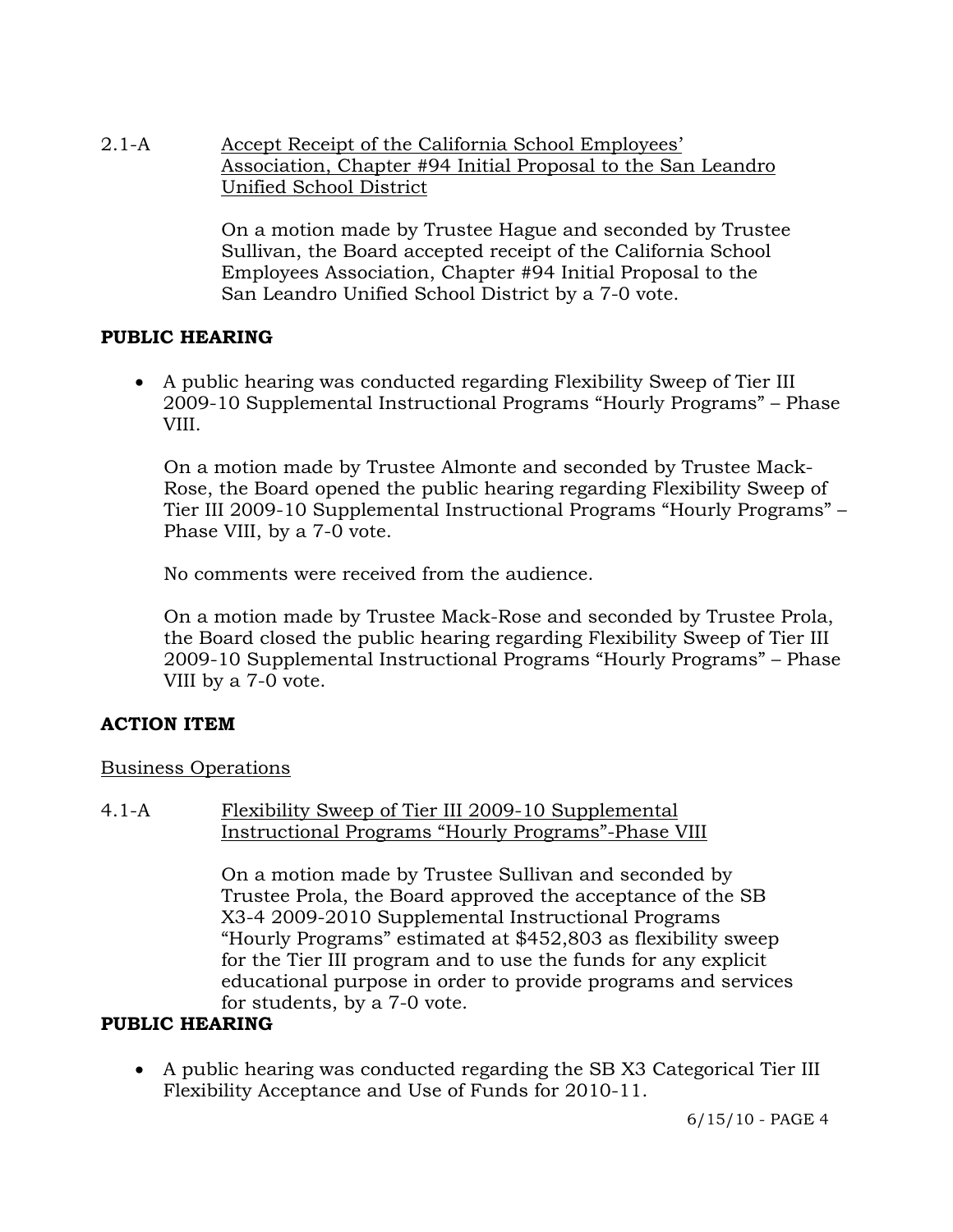Prior to the opening of the public hearing Assistant Superintendent Song Chin-Bendib noted a change under the Fiscal Impact, stating that the amount \$2,146,283 should be changed to \$2,149,334.

On a motion made by Trustee Hague and seconded by Trustee Cutter, the Board opened the public hearing regarding the SB X3 Categorical Tier III Flexibility Acceptance and Use of Funds for 2010-11 as amended, by a 7-0 vote.

No comments were received from the audience.

On a motion made by Trustee Cutter and seconded by Trustee Hague, the Board closed the public hearing regarding the SB X3 Categorical Tier III Flexibility Acceptance and Use of Funds for 2010-11 as amended, by a 7-0 vote.

## **ACTION ITEM**

## Business Operations

4.2-A SB X3 Categorical Tier III Flexibility Acceptance and Use of Funds for 2010-11

> On a motion made by Trustee Prola and seconded by Trustee Sullivan, the Board approved the acceptance of the SB X3-4 categorical Tier III funds delineated in the 2010-11 Tier III Allocations and Sweeps chart and to use these funds for any explicit educational purpose in order to provide services and programs for students as amended, by a 7-0 vote.

## **CONFERENCE**

## General Services

1.1-CF Discuss and Consider Removing the Word "Interim" from the Interim Superintendent's Title

## **PUBLIC COMMENTS**

 Jon Sherr, San Leandro Teachers' Association President, District teachers Keri Marshall, Louise Shaw, and San Leandro High School ROP teacher Mary Styner addressed the Board in support of Interim Superintendent Cathey and removing the word "Interim" from her title.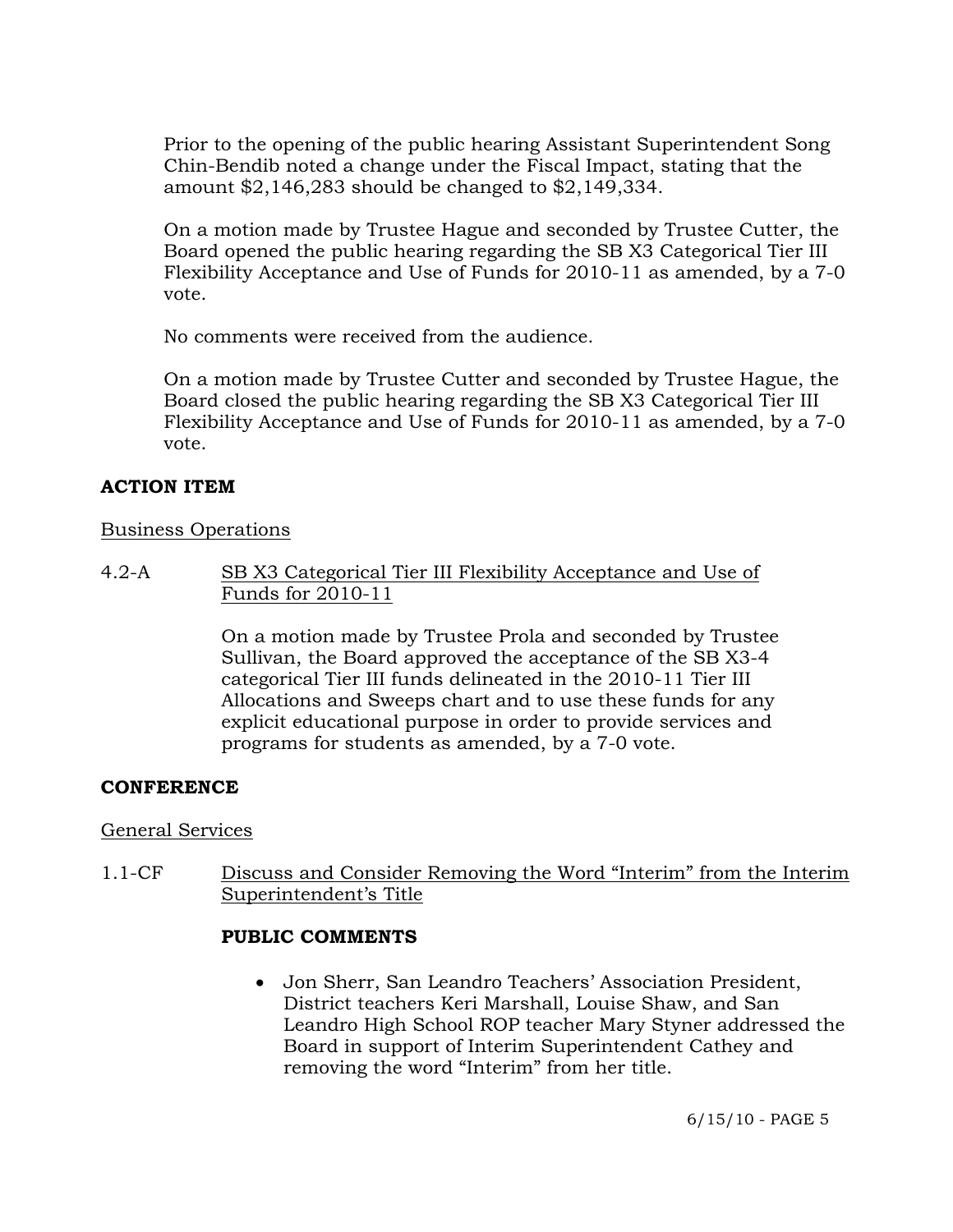- Jack Nelson, District teacher, appreciated the Interim Superintendent agreeing to speak with him, and acknowledged her for her participation and support of the San Leandro Sports Foundation. Mr. Nelson raised a concern regarding the sanctity of the student/teacher relationship. He also announced that Tina Quang, who was instrumental in the peace march to Bancroft Middle School, would be receiving a Jefferson Service Award for Volunteerism.
- Carmen Jefferson commented that while she appreciated Ms. Cathey stepping in to the role as Interim Superinendent, she felt it was time that the District looked elsewhere and urged the Board to proceed with a Superintendent search and not remove "interim" from the title or extend the contract.

The Board discussed and considered removing the word "Interim" from the Interim Superintendent's title.

During the discussion the Board voiced their support of removing "Interim" from Ms. Cathey's title, stating that she is a "known entity", has demonstrated an effectiveness and willingness to listen, has the experience and skills to do the job, and has demonstrated that "she is willing to put the interest of our students and district ahead of her own."

Trustee Sullivan acknowledged the support received from staff; however, was disappointed that this information had not been posted on the website, so that the community and parents would have had an opportunity to share their comments. Trustee Sullivan also echoed comments from Trustee Cutter regarding the importance of continuing the equity work as well as providing the tools and training to support Ms. Cathey's success.

On a motion made by Trustee Hague and seconded by Trustee Prola, the Board approved removing the word "interim" from the Interim Superintendent's Title by a 7-0 vote.

## 1.2-CF Discuss and Consider Extending the Contract of the Interim Superintendent through June 30, 2012

The Board discussed and considered extending the contract of the Interim Superintendent through June 30, 2010.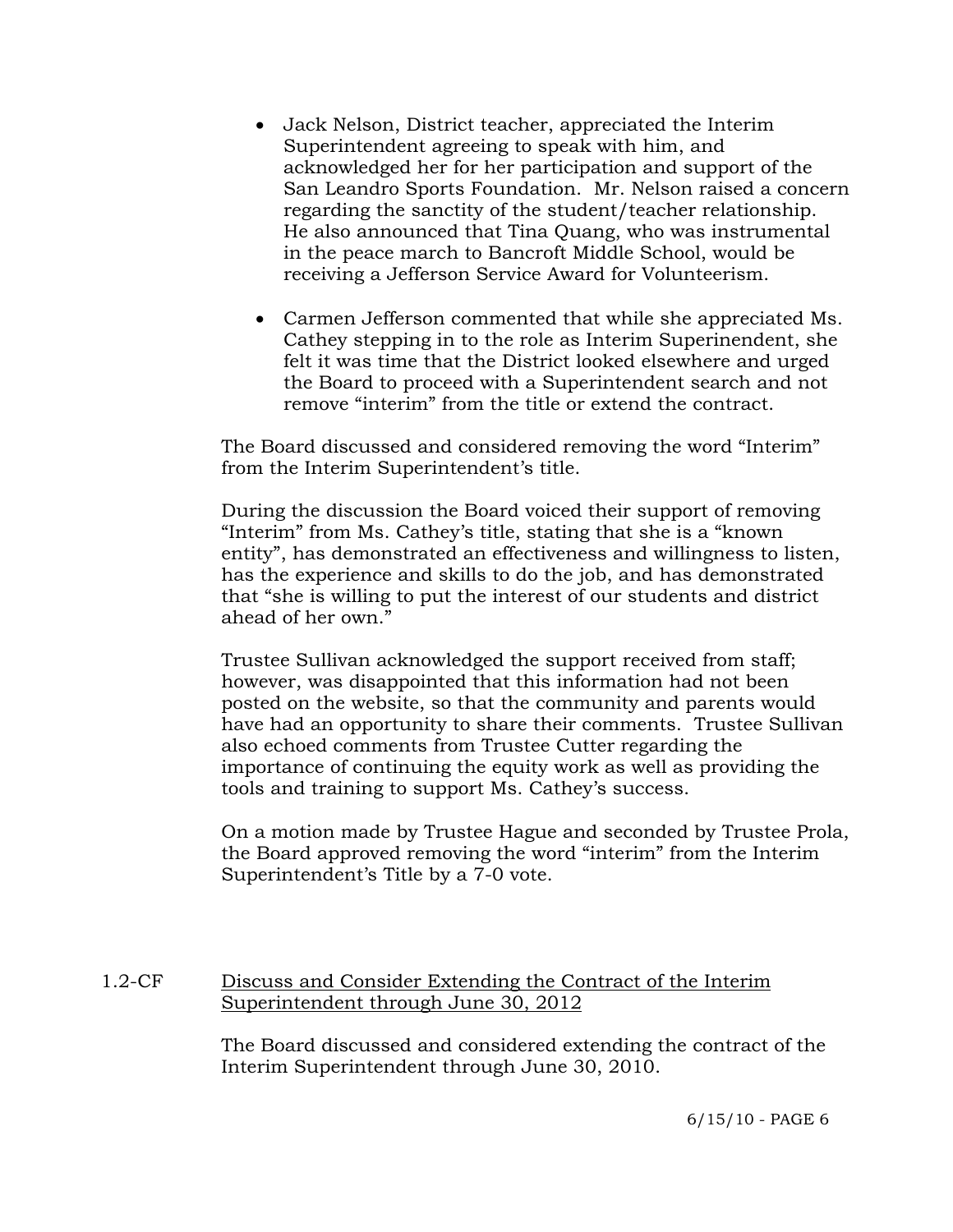### **PUBLIC COMMENT**

• Latrina Dumas, District parent, supported striking "interim" from Ms. Cathey's title; however, did not support extending her contract. She urged to the Board to hold to their previous commitment to search for a permanent replacement and not rush to make a decision.

Trustee Sullivan supported a one-year extension, explaining that this was a new role for Ms. Cathey and the Board should evaluate her performance after a year and then decide whether to extend the contact.

Trustee Katz-Lacabe commented that two years is not an excessive amount of time and it would give her time to make an impact.

On a motion made by Trustee Prola and seconded by Trustee Almonte the Board extended the contract of the Superintendent through June 30, 2012, by a 6-1 vote. Trustee Sullivan voting no.

## **PUBLIC COMMENT**

None

## **REPORTS**

1) Correspondence – Clerk Almonte reported receipt of the following emails from June 30, 2010, through June 15, 2010: From Maureen Forney regarding "Cindy Cathey"; from Wesley Blair regarding "Roosevelt Elementary Parent Feedback on 2010 Bond Measure"; from Ebado Ismail regarding, "Bancroft Middle School June 2010 Newsletter; from Theresa Kwon Lee regarding, "Asking for written communication and a resolution"; from Derek Jung regarding "School Board Members Please Respond"; from Casey J. Wilson regarding, "Next School Board Meeting Agenda"; from Stephen Cassidy regarding, "What went wrong with Measure D at Contra Costa"; from Judy Rubin regarding, "SERP"; from Carol Alvarez regarding, "5th Grade Promotion"; from Kelly Ball regarding, "Physical Education in Public Schools"; from Audrey Brown regarding, "Cindy Cathey"; from Myrna Hernandez regarding, "June Newsletter"; from Martin Capron regarding, "Cindy Cathey"; from Amy Olson regarding " Invitation to discussion on Interim Superintendent"; from Diane Gould regarding, "Cindy Cathey"; from Glen Brodeur regarding, "Invitation to discussion on Interim Superintendent"; from Shaheen Mohammed regarding, "Invite: Annual Reorganization Meeting of Alameda County Board of Education"; from Patricia Araque regarding, "Invitation to 8th Grade Promotion Ceremony"; from Lois Smith regarding, "Cindy Cathey"; from Steve Craig regarding, "Salary Decisions"; from Carol Delton regarding, "Wait to make

6/15/10 - PAGE 7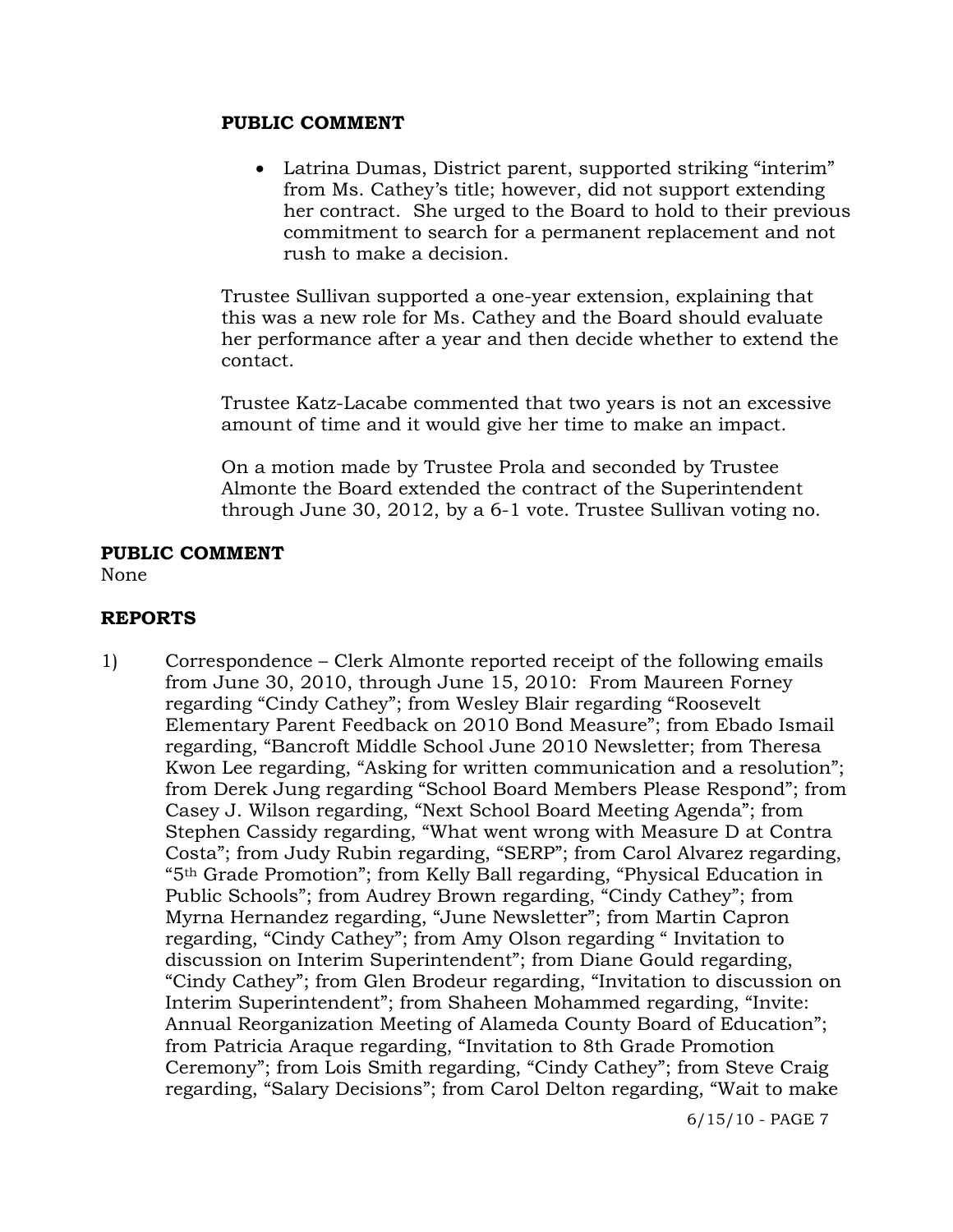a final decision on Cuts for 2011-2012 and forward," "Tier III Balances to Alleviate Projected Deficits," "ASSETS Grant Information," "Hopes for the new Superintendent"; from Alex Harp regarding "Lincoln Thanks You!"; from Russ Tomlin regarding, "In support for Cindy Cathey"; and from Laura Gomez regarding "Monroe 5<sup>th</sup> Grade Invitation."

- 2) Union Representative Reports
	- Carol Alvarez, President of the California School Employees' Association (CSEA) #94, urged the Board to keep those CSEA employees whose positions have been cut half-time or eliminated, such as Accounts' Payable and elementary para-educator library aides, in mind when developing restoration lists.
	- Jon Sherr, President of the San Leandro Teachers' Association (SLTA), reported that SLTA hosted its Annual Scholarship Tea on June 1 where twenty students received \$250 scholarships. In addition, one student was the recipient of a \$1,000 scholarship in honor of San Leandro High School teacher Charles Kuruc (who passed away unexpectedly), noting that because of the successful fundraising effort, another \$1,000 scholarship will be offered next year Mr. Sherr thanked Trustees Mack-Rose and Prola, and Interim Superintendent Debbie Wong for joining them.

 Mr. Sherr commented that the Retirement Tea on June 11 was a very nice and positive event, and thanked District staff for all of their work and Trustees Sullivan, Katz-Lacabe, and Prola for attending.

 Mr. Sherr raised a concern regarding salary and health benefits compensation for union members, and appropriate classroom space in the new 9th Grade campus facility to provide speech therapy, noting that the configuration of the room currently designated for such services is inadequate.

 In the area of the budget, Mr. Sherr advocated to keep the elementary specialists, counseling programs, and areas that don't impact the students. Mr. Sherr, on behalf of SLTA, read a letter from Carol Delton, stating that while "SLTA encourages the Board to discuss and review the Finance's Committee's recommendation, SLTA is also urging the Board to wait to approve the list until the fall, when maximum information is available."

3) Superintendent Report – Superintendent Cathey thanked and acknowledged the Board for their comments and words of wisdom and appreciated the recognition and support stating that "we have a lot of work to do in our District" and that she is eager and willing to do whatever it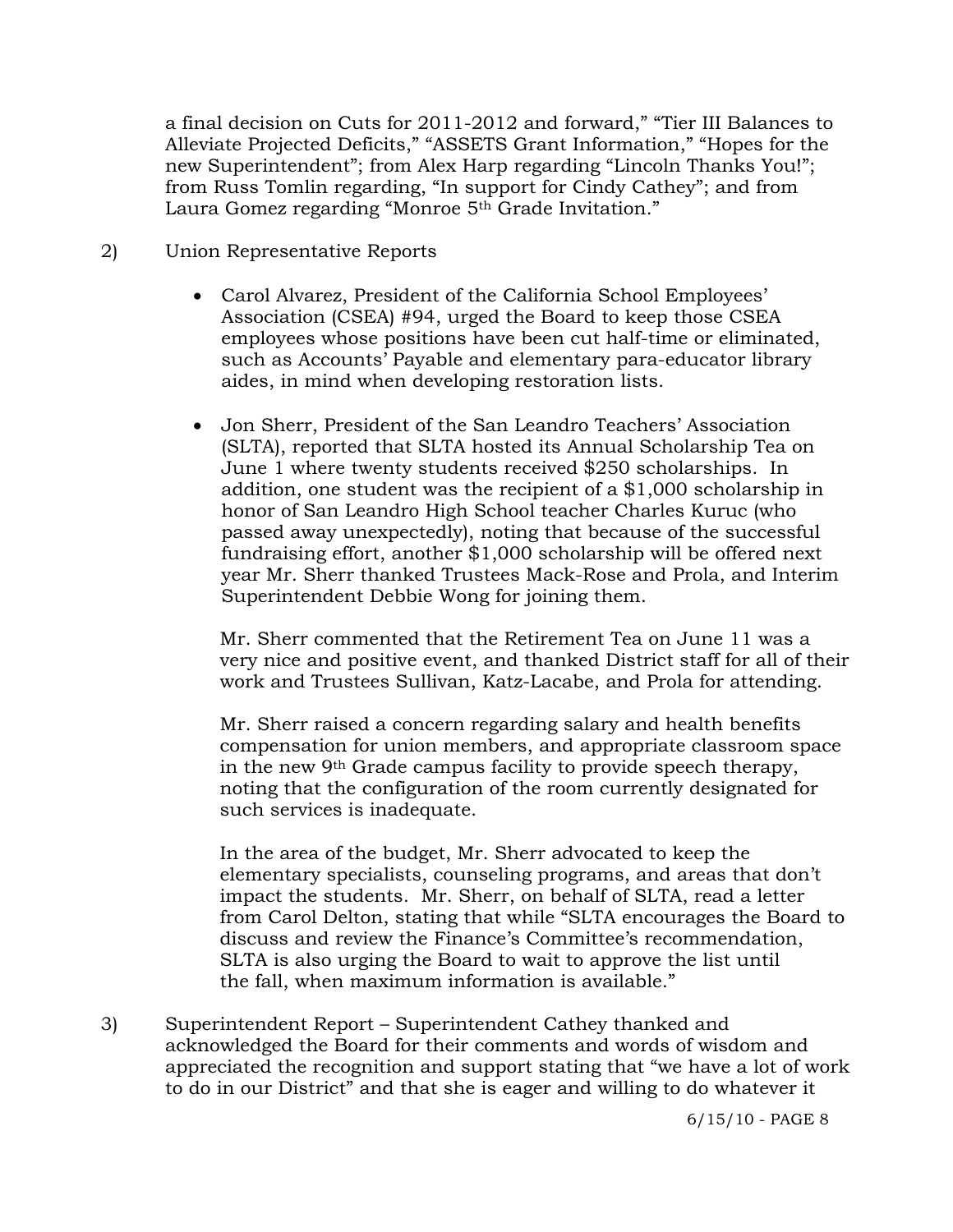takes to close the achievement gap, increase the learning of all of our students and work together with our entire community in ways that will reflect "who we are and what we need to be doing."

The Budget Advisory Committee (BAC) met on June 9 and received the budget information that was shared at the June 2 Board meeting, along with the Finance Committee draft documents. Highlights of a few of the comments and suggestions from the meeting included:

- The BAC wants the Board to work on a restoration list
- Consideration to develop an incentive program to improve attendance and for improving our ADA
- Continue examining the use of categorical funds and how they can support the programs we value in the District

Superintendent Cathey reported attending the graduation ceremonies of Lincoln, Adult School, Business Academy, and SLAM Academy. Upcoming promotions and graduations include:

- June 16, 12:30 p.m., Muir Middle School at Burrell Field
- June 16, 3:00 p.m., Bancroft Middle School at Burrell Field
- June 17, 5:00 p.m., San Leandro High at Cal State East Bay

The Senior Scholarship Night was June 11 where well over 100 students received scholarships for a total of approximately \$540,000.

Superintendent Cathey commented on the First Annual International Festival and acknowledged the many parents of DELAC/ELAC and staff for working together towards its success, with at least 1,000 people attending throughout the day.

Superintendent Cathey reported that she was invited to present information to the Latino Business Council at the Chamber of Commerce, stating that it was an excellent way for her to meet and make connections with members of the Latino community. A lot of excellent questions were asked regarding what the District is doing to close the achievement gap, how are we specifically serving the Latino students, and what can the Latino Business Council do to support the work of the District.

- 4) Board Committee Reports
	- Advocacy Trustee Katz-Lacabe reported that the committee met on June 14, 2010, and discussed and finalized Resolution #10-45 in support of *Robles-Wong vs State of California* – a historic lawsuit that seeks to remedy the broken school finance system by (1) declaring that it is unconstitutional and (2) requiring state lawmakers to uphold their constitutional duty to design and implement a school finance system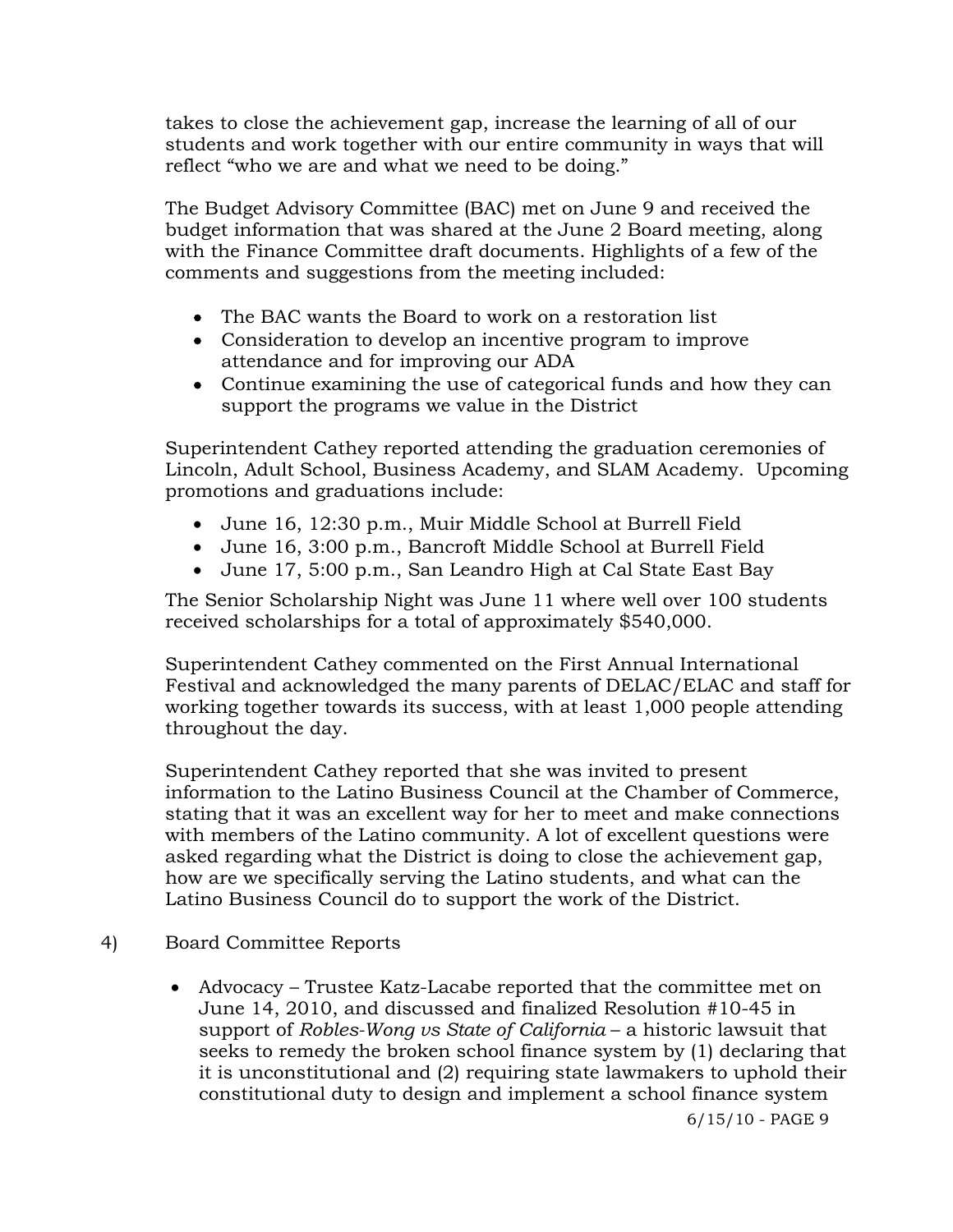that provides all students equal access to the required educational programs.

- Curriculum Trustee Hague reported that the committee met on June 8, 2010, and reviewed a new textbook: San Leandro High School English Language Development (ELD): Heinle's *Milestones*, and two new course descriptions: English 6th-9th Companion Classes (Intervention), Math 6th-9th Grade Companion Classes (Intervention), and English 6th Grade Enrichment class all of which were being brought forward for Board consideration tonight. The committee also received updates to the current K-5 Houghton Mifflin Medallion adoption, Tiered Intervention (Elementary and Secondary), and 9th Grade Academy.
- Facilities/Technology Trustee Cutter reported that the committee met on June 4, 2010, and discussed the signage for Chabot College at the Adult Education campus, dedication plaque for San Leandro High School Fred T. Korematsu Campus, dedication plaque for the Arts Education Center, and purchase of furniture for the San Leandro High School Fred T. Korematsu Campus which were being brought forward for Board consideration tonight. They also recapped past and present funded and unfunded modernization project lists. The next meeting will be June 18.
- Finance Trustee Mack-Rose noted that the June 14 Finance Committee meeting had been cancelled.
- 5) Board Representatives' Reports
	- Eden Area Regional Occupational Program Trustee Almonte reported that the Council met on June 3, 2010, and approved the final operational budget for the 2010-2011 school year, and the 2010-2011 school calendar.

## **CONFERENCE**

## Business Operations

# 4.1-CF Budget Reductions for Fiscal Year 2011-2012

The Board discussed, reviewed, and considered approving a detailed list of budget reductions for fiscal year 2011-12.

6/15/10 - PAGE 10 Assistant Superintendent Song Chin-Bendib briefly commented on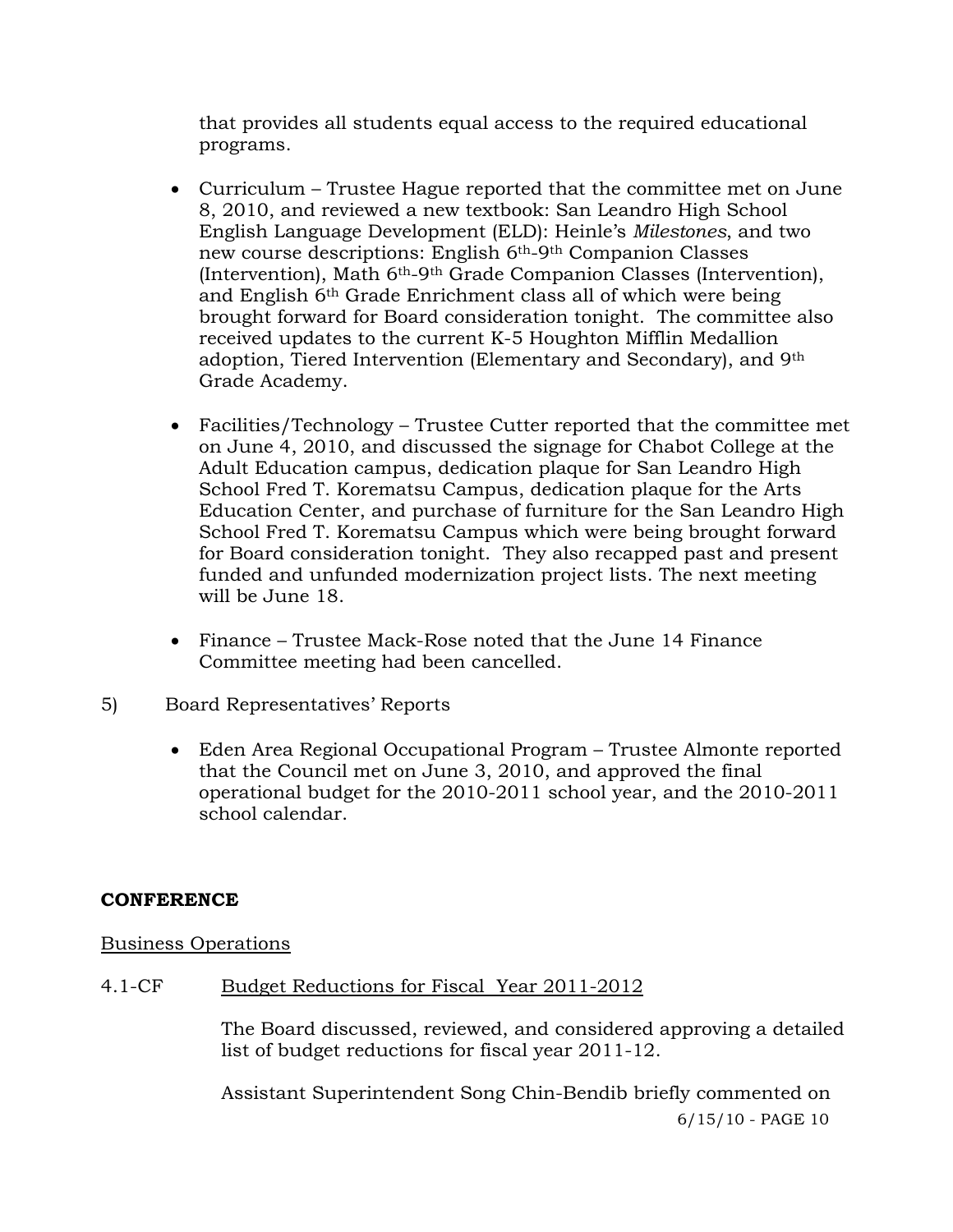the cuts for 2011-12 and potentially 2012-13 and provided a recap of the information that was distributed at the June 2, 2010, Board meeting. Key points included:

- The District has a balanced budget for fiscal year 2010-11 but not yet for fiscal years 2011-12 and 2012-13
- The 3.85% reduction in Undeficited Base Revenue Limit projects a deficit of \$2.0M for 2011-12, and an additional \$2.4M deficit for 2012-13
- Because of the impact of the economic situation throughout the state, the County has not given school districts a firm directive regarding the timeline to provide a detailed list of cuts for the 2011-12 and 2012-13
- The Board essentially has two options at this time:
	- 1. Submit a signed document to the County certifying that the Board will submit a detailed list of Board approved ongoing budget reductions for 2011-12 with the First Interim Report (on or before December 15, 2010) as long as they assure submission of a balanced budget
	- 2. Provide a detailed list at least for 2011-12, knowing that the Board can come back, refine the list and approve the updated list after the 2009-10 books are closed in September
- Tier III funds started in 2008-09 and will end in 2012-13. However, two scenarios will happen after 2012-13 when the flexibility ends. If the State extends the Tier III timeline, districts will have to decide whether to continue sweeping all or part of Tier III funds. If the State does not extend the Tier III timeline, districts will have to come up with additional revenues or expenditure reductions to make up for these Tier III funds that have been swept and used to balance the budget. San Leandro USD swept about \$2.0M each year until 2012-13 and would have to come up with that amount of funds to balance the budget if the state does not extend the timeline further than 2012-13 or if we cannot continue sweeping the funds

Ms. Chin-Bendib walked the Board through the list, highlighting several line items such as class-size reduction, Board member stipends and health benefits, legal fees, maintenance administration and lead custodian, travel and conference, overtime for clerical, middle school counselors, and 5th grade instrumental music to name a few. Assistant Superintendent Chin-Bendib also noted additional on-going reductions: VAPA 2010-11 - \$60,00; VAPA 2011-12 - \$70,000; CAHSEE 2009-10 - \$25,000.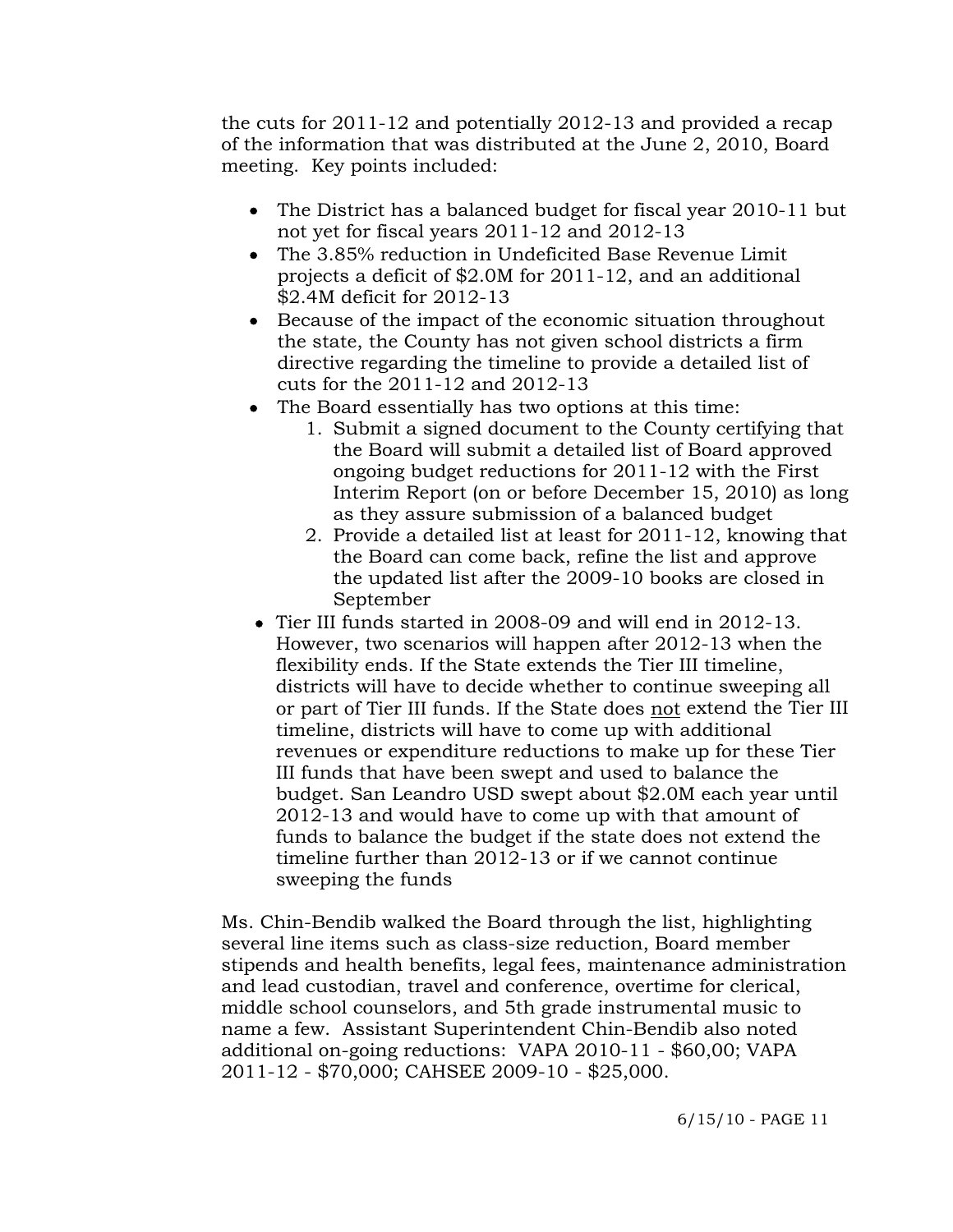The Board asked clarifying questions and provided their thoughts regarding the recommended cuts, with Trustee Sullivan objecting to cutting health benefits for trustees, who can enroll in the District's health plan.

The Board discussed whether to hold off on the cuts for another four months. Trustee Mack-Rose felt it would be premature to make a decision now and would rather wait for when more information on staff, enrollment and the status of the state budget would be available. Trustee Cutter, however, felt that the budget picture might be worse in four months, and agreed with Trustee Prola that the Board should "bite the bullet" now so that schools can be prepared for cuts that are coming, adding that "we did the work, and we need to vote on it."

On behalf of the Board, Trustee Katz-Lacabe thanked the Finance Committee and staff for working with Board and maintaining the District' solvency, adding that "we need to do it now, then make the necessary adjustments later."

On a motion made by Trustee Prola and seconded by Trustee Cutter, the Board approved the detailed list of budget reductions for fiscal year 2011-12, reflecting the additional reductions: VAPA ongoing 2010-11, 2011-12, CAHSEE 2009-10, including 5th grade Instrumental Music decreasing the frequency of class to once a week, by a 4-3 vote. Trustees Hague, Mack-Rose, Sullivan voting no, and Trustee Hague suggesting that the Board revisit this after the books are closed and before the First Interim Report for further discussion.

## **CONSENT ITEMS**

The following consent items were pulled for individual consideration:

Trustee Prola:

- 2.2-C Renewal of Student Teaching Agreement
- 5.1-C Purchase of Furniture through the Cooperative Purchasing Network (TCPN) Contract and through the National Joint Powers Alliance (NJPA) Umbrella for Classroom, Library, and Office Furniture from Young Office Solutions for the Fred T. Korematsu Campus
- 5.2-C Dedication Plaque for the San Leandro High School Fred T. Korematsu Campus
- 5.3-C Dedication Plaque for the San Leandro High School Arts Education Center

Trustee Cutter: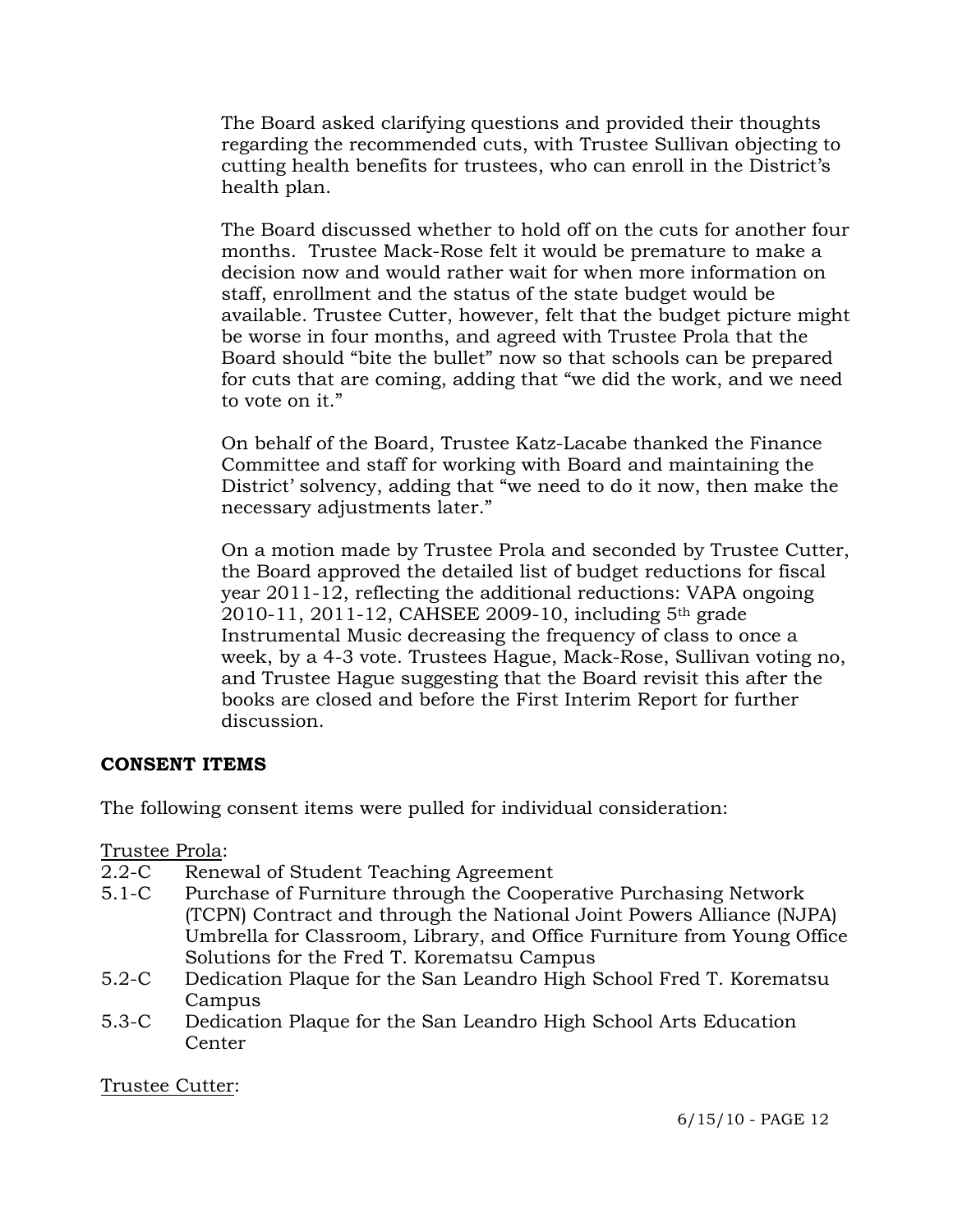3.2-C Memorandum of Understanding between San Leandro Unified School District and High Expectations Parental Service for San Leandro High School for the 2010-1 School Year

Trustee Sullivan:

- 1.1-C Approval of Board Minutes June 2, 2010
- 3.7-C Memorandum of Understanding between San Leandro Unified School District and Girls' Incorporated of Alameda County for the 2010-2011 School Year for Mental Health Services at Washington Elementary School
- 3.8-C Memorandum of Understanding between San Leandro Unified School District and Girls' Incorporated of Alameda County for the 2010-2011 School Year for Mental Health Services at Jefferson Elementary School
- 4.5-C Chabot College Signage at the Adult School, 1448 Williams Street Campus

## Trustee Hague:

4.4-C Resolution #10-44 to Declare Certain Equipment Surplus and/or Obsolete

## Trustee Katz-Lacabe:

|  |  |  | 3.4-C Course of Study: Companion Math 7, 7; Companion Algebra 8, 9 |  |
|--|--|--|--------------------------------------------------------------------|--|
|  |  |  |                                                                    |  |

3.5-C Course of Student: Companion English 6, 7, 8 & Companion English 1

# General Services

- 1.2-C Approval of Board Minutes June 7, 2010
- 1.3C Resolution #10-45 Support of *Robles-Wong vs. Sate of California*

## Human Resources

- 2.1-C Acceptance of Personnel Report
- 2.3-C Resolution #10-40 Establishment of Four-Consecutive Workweek for the Period of July 6, 2010, through July 30, 2010

## Educational Services

- 3.1-C Memorandum of Understanding between the San Leandro Unified School District and Boys and Girls Club of San Leandro for After School Education and Safety (ASES) Programs for the 2010-2011 School Year
- 3.3-C Course of Study: English Language Arts Enrichment English 6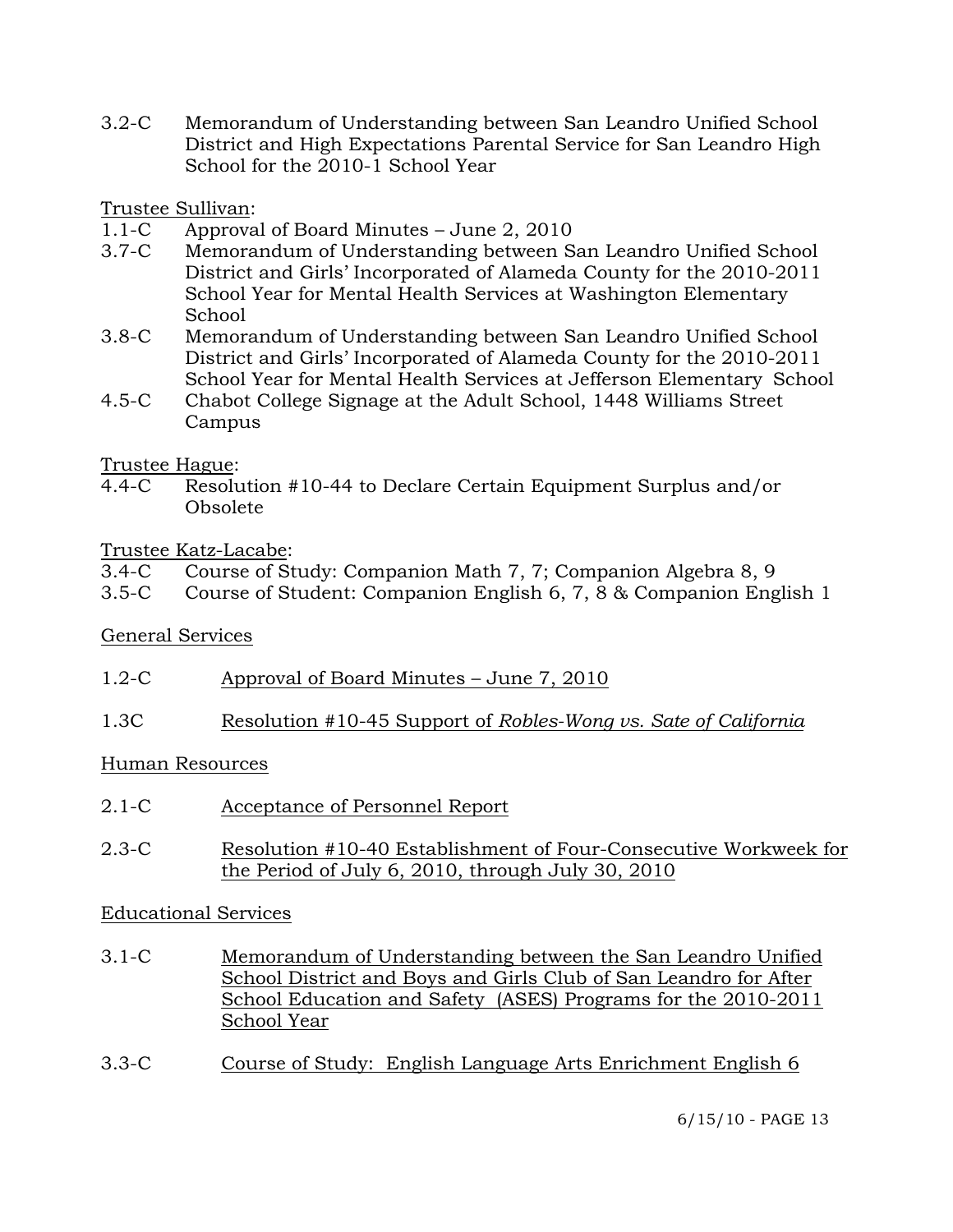3.6-C San Leandro High School Textbook, Heinle's Milestones, for English Language Development

## Business Operations

- 4.1-C Ratification of Payroll for May 2010
- 4.2-C Approval of Bill Warrants
- 4.3-C Intra-Budget Transfers (BT) and Budget Revisions (BR) for May 2010

On a motion made by Trustee Hague and seconded by Trustee Cutter, the Board approved the remaining consent items by a 7-0 vote.

## General Services

# 1.1-C Approval of Board Minutes – June 2, 2010

Trustee Sullivan noted the following corrections:

- She noted that the minutes incorrectly reflected the time that Trustees Cutter, Hague and she arrived at the meeting, stating that they had arrived just as the meeting was being called to order. She requested that the minutes be amended to reflect that.
- The date of the minutes in the footer should read June 2
- On page five of the minutes, she would like her verbal comments following the Partnership for Academically Successful Students (P.A.S.S.) presentation noted in the minutes

On a motion made by Trustee Sullivan and seconded by Trustee Prola, the Board tabled the Board Minutes – June 2, 2010, to have the minutes amended with the noted corrections and brought back for approval at a future meeting, by a 7-0 vote.

# Human Resources

# 2.2-C Renewal of Student Teaching Agreement

In response to Trustee Prola, Superintendent Cathey explained that the District invoices Saint Mary's and money received was a stipend for the master teacher.

On a motion made by Trustee Prola and seconded by Trustee Mack-Rose, the Board approved the renewal of the Student Teaching Agreement with Saint Mary's College of California by a 7-0 vote.

## Educational Services

6/15/10 - PAGE 14 3.2-C Memorandum of Understanding between the San Leandro Unified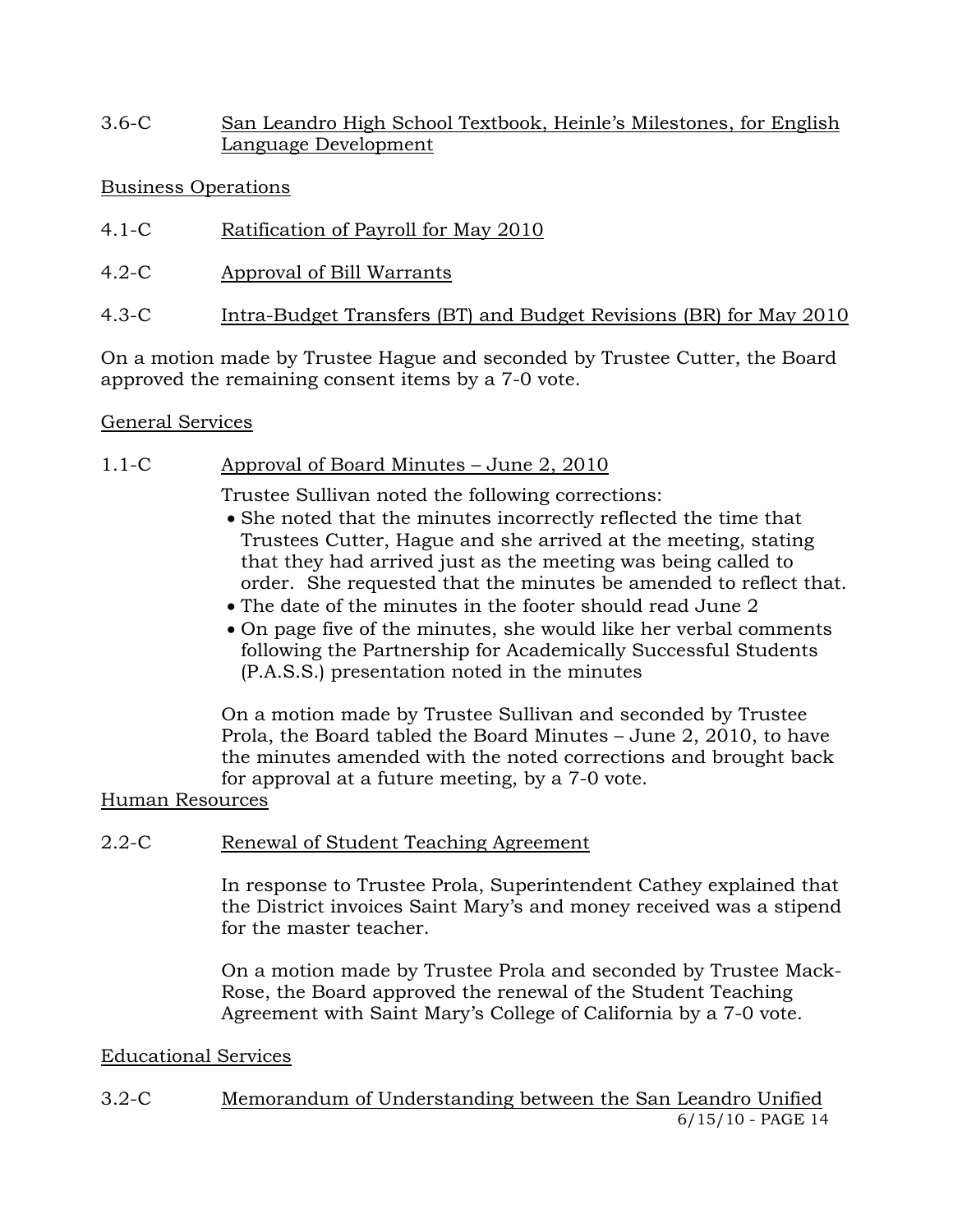School District and High Expectations Parental Service for San Leandro High School for the 2010-11 School Year

Based on a number of questions asked by several Board members, they requested that this item be tabled, directing staff to review the agreement to meet the needs of more students.

On a motion made by Trustee Cutter and seconded by Trustee Sullivan, the Board tabled the Memorandum of Understanding between the San Leandro Unified School District and High Expectations Parental Service for San Leandro High School for the 2010-11 School Year, by a 7-0 vote.

- 3.4-C Course of Study: Companion Math 6, 7; Companion Algebra 8, 9
- 3.5-C Course of Study: Companion English 6, 7, 8; Companion English 1

Trustee Katz-Lacabe noted that on Section A: Course Description Cover Page of Consent Items 3.4-C and 3.5-C, the email address for the Director of Curriculum & Instruction needed to be changed from [mwalbridge@sanleandro.com](mailto:mwalbridge@sanleandro.com) to [mwalbridge@sanleandro.k12.ca.us](mailto:mwalbridge@sanleandro.k12.ca.us).

In response to Trustee Sullivan, Interim Assistant Superintendent Debbie Wong also provided a brief summary on the Courses of Study.

On a motion made by Trustee Katz-Lacabe and seconded by Trustee Cutter, the Board approved Consent Items 3.4-C Course of Study: Companion Math 6, 7; Companion Algebra 8, 9, and 3.5-C Course of Study: Companion English 6, 7, 8; Companion English 1.

- 3.7-C Memorandum of Understanding between San Leandro Unified School District and Girls Incorporated of Alameda County for the 2010-2011 school year for mental health services at Washington Elementary School
- 3.8-C Memorandum of Understanding between San Leandro Unified School District and Girls Incorporated of Alameda County for the 2010-2011 school year for mental health services at Jefferson Elementary School

Trustee Sullivan commented that she spoke with Superintendent Cathey regarding the possibility of Girls Inc. providing mental health services for our female students at the high school. Interim Assistant Superintendent Wong reported that currently Muir Middle School and another elementary school were meeting with Girls Inc. regarding providing services at their sites, adding that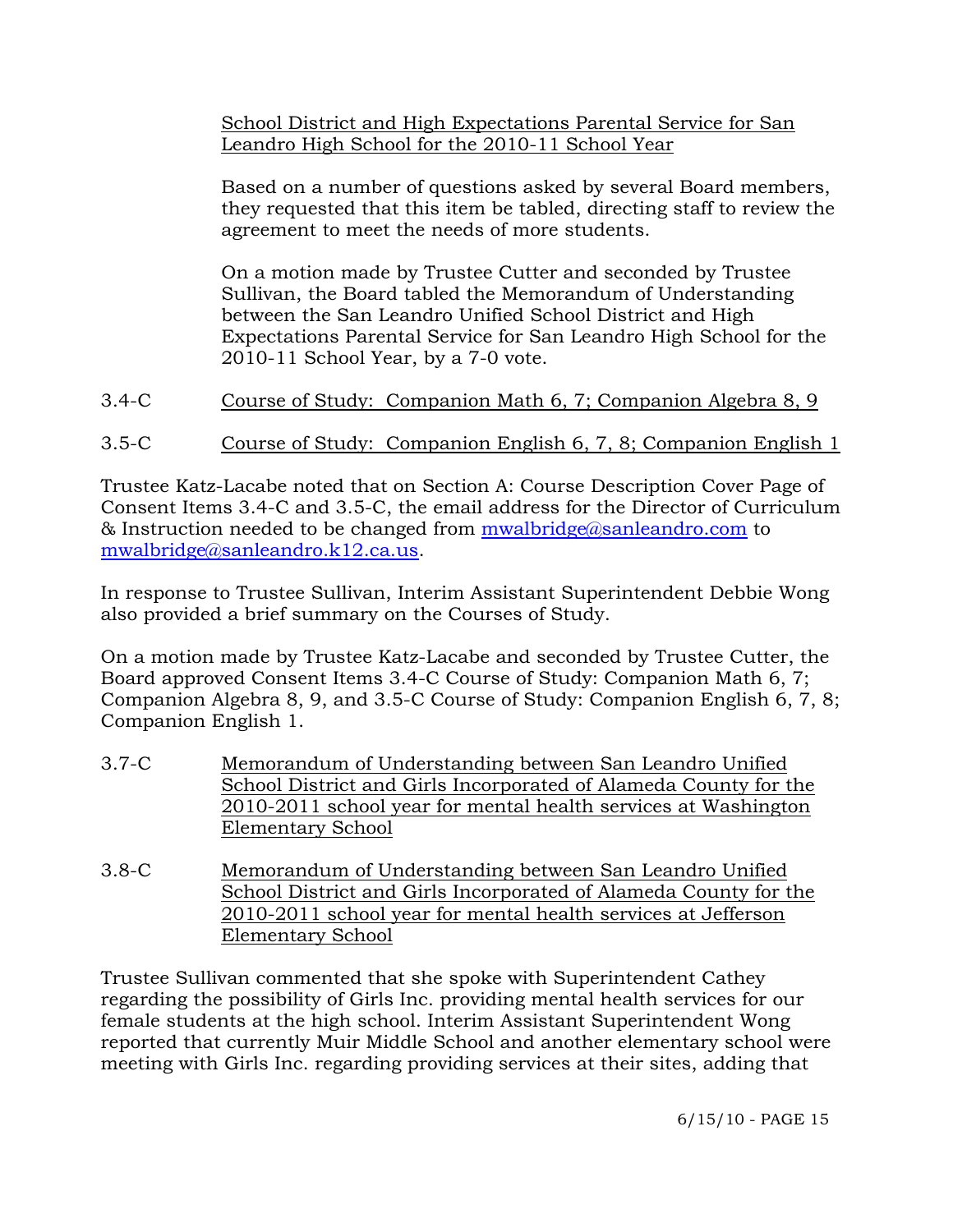staff could look into service for the high school, and bring back a report in August.

On a motion made by Trustee Sullivan and seconded by Trustee Hague, the Board approved Consent Items 3.7-C Memorandum of Understanding between San Leandro Unified School District and Girls Incorporated of Alameda County for the 2010-2011 school year for mental health services at Washington Elementary School and 3.8-C Memorandum of Understanding between San Leandro Unified School District and Girls Incorporated of Alameda County for the 2010-2011 school year for mental health services at Jefferson Elementary School by a 7-0 vote.

## Business Operations

4.4-C Resolution #10-44 to Declare Certain Equipment Surplus and/or Obsolete

> Responding to Trustee Hague, it was explained that since purchasing the convection oven for the 9th grade campus, the new Food Services Executive Director felt that a combination oven would provide a better quality and be a more efficient way of preparing food, adding that the surplus convection oven can be used at another site. It was also confirmed that the purchase of the combination oven would not have an impact to the General Fund.

On a motion made by Trustee Hague and seconded by Trustee Cutter, the Board adopted Resolution #10-44 to Declare Certain Equipment Surplus and/or Obsolete by a 7-0 vote.

## 4.5-C Chabot College Signage at the Adult School, 1448 Williams Street Campus

It was clarified for Trustee Sullivan that the signage descriptions illustrated in the backup were for two different signs being placed at the Adult School facility.

On a motion made by Trustee Sullivan and seconded by Trustee Almonte, the Board approved the Chabot College signage at the Adult School, 1448 Williams Street Campus by a 7-0 vote.

## Facilities and Construction

5.1-C Purchase of Furniture through the Cooperative Purchasing Network (TCPN) Contract and through the National Joint Powers Alliance (NJPA) Umbrella for Classroom, Library, and Office Furniture from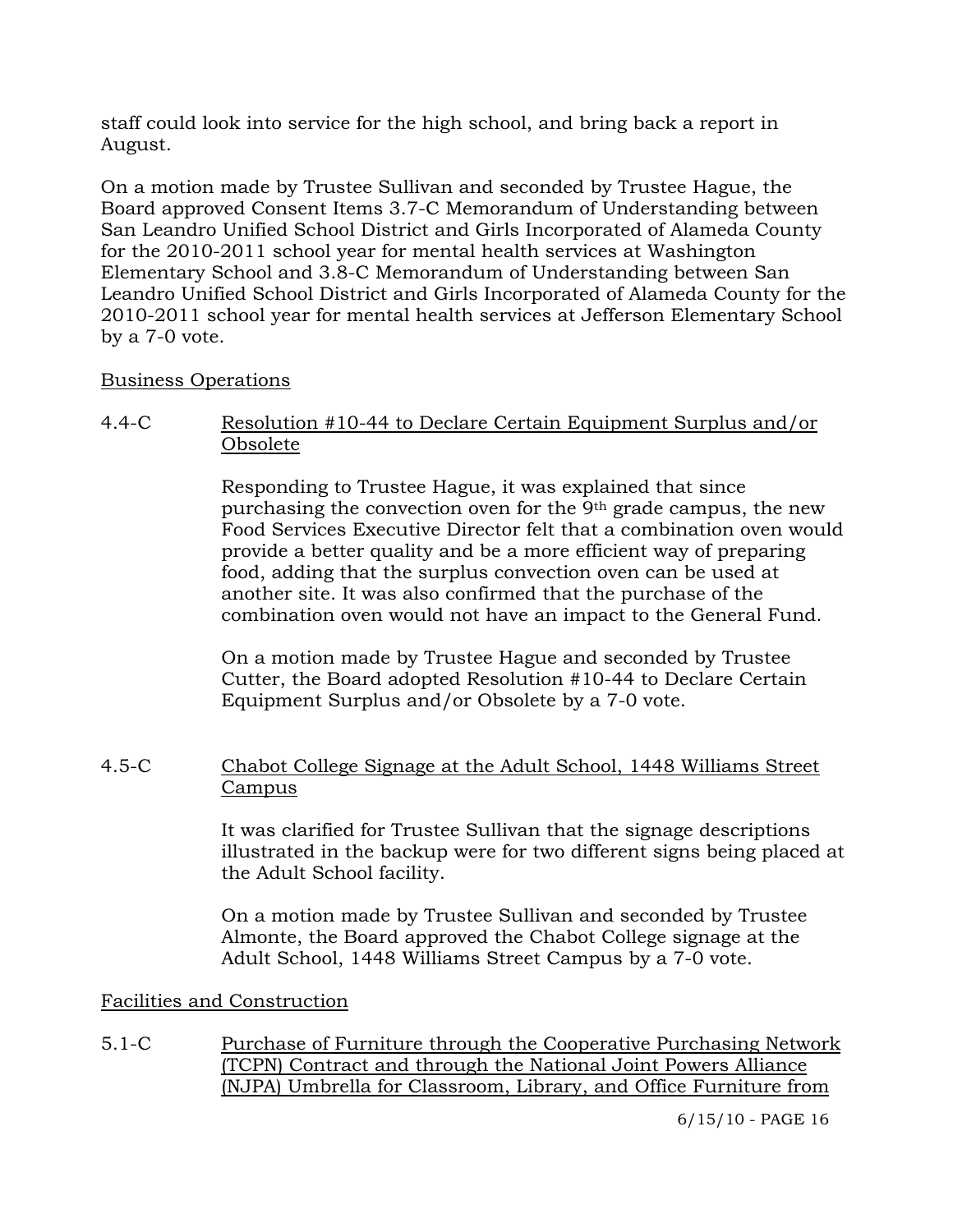Young Office Solutions for the Fred T. Korematsu Campus

Responding to Trustee Prola, Superintendent Cathey commented that the furniture that was recently donated to the District was for elementary use only.

On a motion made by Trustee Prola and seconded by Trustee Cutter, the Board approved the purchase of furniture through the Cooperative Purchasing Network (TCPN) contract and through the National Joint Powers Alliance (NJPA) Umbrella for Classroom, Library, and Office Furniture from Young Office Solutions for the Fred T. Korematsu Campus, by a 7-0 vote.

- 5.2-C Dedication Plaque for the San Leandro High School Fred T. Korematsu Campus
- 5.3-C Dedication Plaque for the San Leandro High School Arts Education Center

Following a brief discussion regarding the wording on the dedication plaques for the San Leandro High School Fred T. Korematsu Campus and the San Leandro High School Arts education, the following motion was made:

On a motion made by Trustee Prola and seconded by Trustee Hague, the Board approved Consent Items 5.2-C Dedication Plaque for the San Leandro High School Fred T. Korematsu Campus and 5.3-C Dedication Plaque for the San Leandro High School Arts Education Center with the following adjustments: removing the word "interim" before Cindy Cathey's name and changing the Arts Education Center installation year to December 2010, by a 7-0 vote. **ACTION ITEMS** 

## General Services

1.1-A Resolution #10-41 Governing Board Elections – Specifications of the Election Order

> Responding to Trustee Prola, Superintendent Cathey explained that the estimated cost of \$1600 to each district for the election is a shared onetime cost.

Trustee Cutter raised a concern that the estimated amount of deposit paid by the candidates at the time of filing nomination papers and statements was not reflected in the resolution, noting that the cost needed to the determined and members made aware.

On a motion made by Trustee Almonte and seconded by Trustee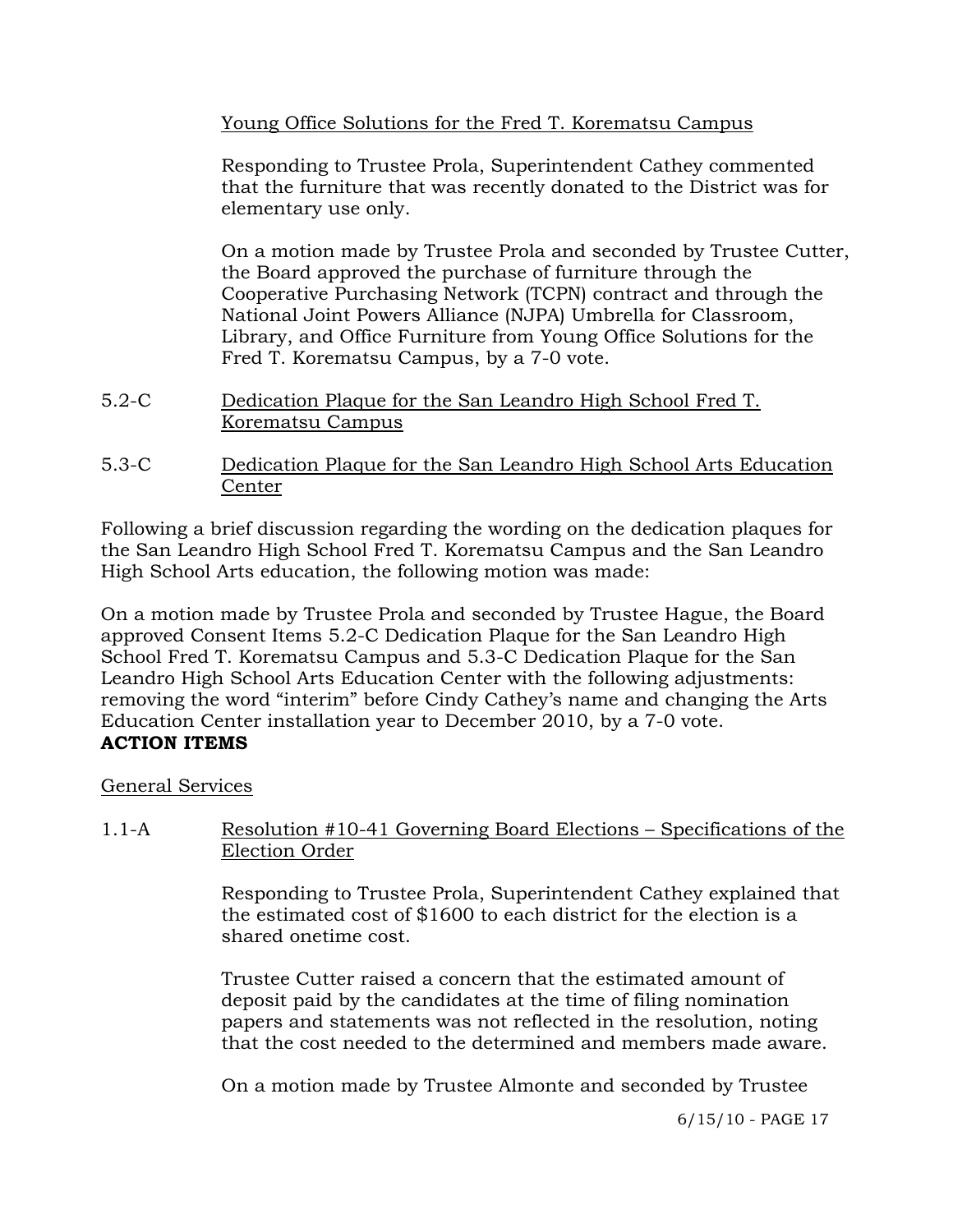Mack-Rose, the Board adopted Resolution #10-41 Governing Board Elections – Specifications of the Election Order, by a 7-0 vote.

#### 1.2-A Resolution #10-42 Governing Board Elections – Candidates' Statement of Qualifications

On a motion made by Trustee Prola and seconded by Trustee Sullivan the Board adopted Resolution #10-42 Governing Board Elections – Candidates' Statement of Qualifications by a 7-0 vote.

1.3-A Resolution #10-43 Governing Board Elections –Tie Vote Procedure

Superintendent Cathey explained that Education Code 5016 states that whenever a tie makes it impossible to determine which of two or more candidates has been elected to the Board, the Board shall immediately notify the candidates who received the tie votes of the time and place where lots shall be cast to determine the winner, noting that this can be carried out by either tossing a coin or drawing straws.

On a motion made by Trustee Prola and seconded by Trustee Sullivan, the Board adopted Resolution #10-43 Governing Board Elections – Tie Vote Procedure by a 7-0 vote.

### **CONFERENCE ITEM**

### Facilities & Construction

5.1-CF Roof and Heating & Ventilation Units at the District Office (Part of the Madison Elementary School) to be Paid out of Measure B Funds

> The Board discussed and considered approving the roof and heating & ventilation units at the District Office (part of the Madison Elementary School) to be paid out of Measure B funds.

> It was noted that this pertained to the District Office only as the roof at Madison had been previously repaired.

On a motion made by Trustee Mack-Rose and seconded by Trustee Cutter, the Board approved the roof and heating & ventilation units at the District Office (Part of the Madison Elementary School) to be paid out of Measure B funds, by a 7-0 vote.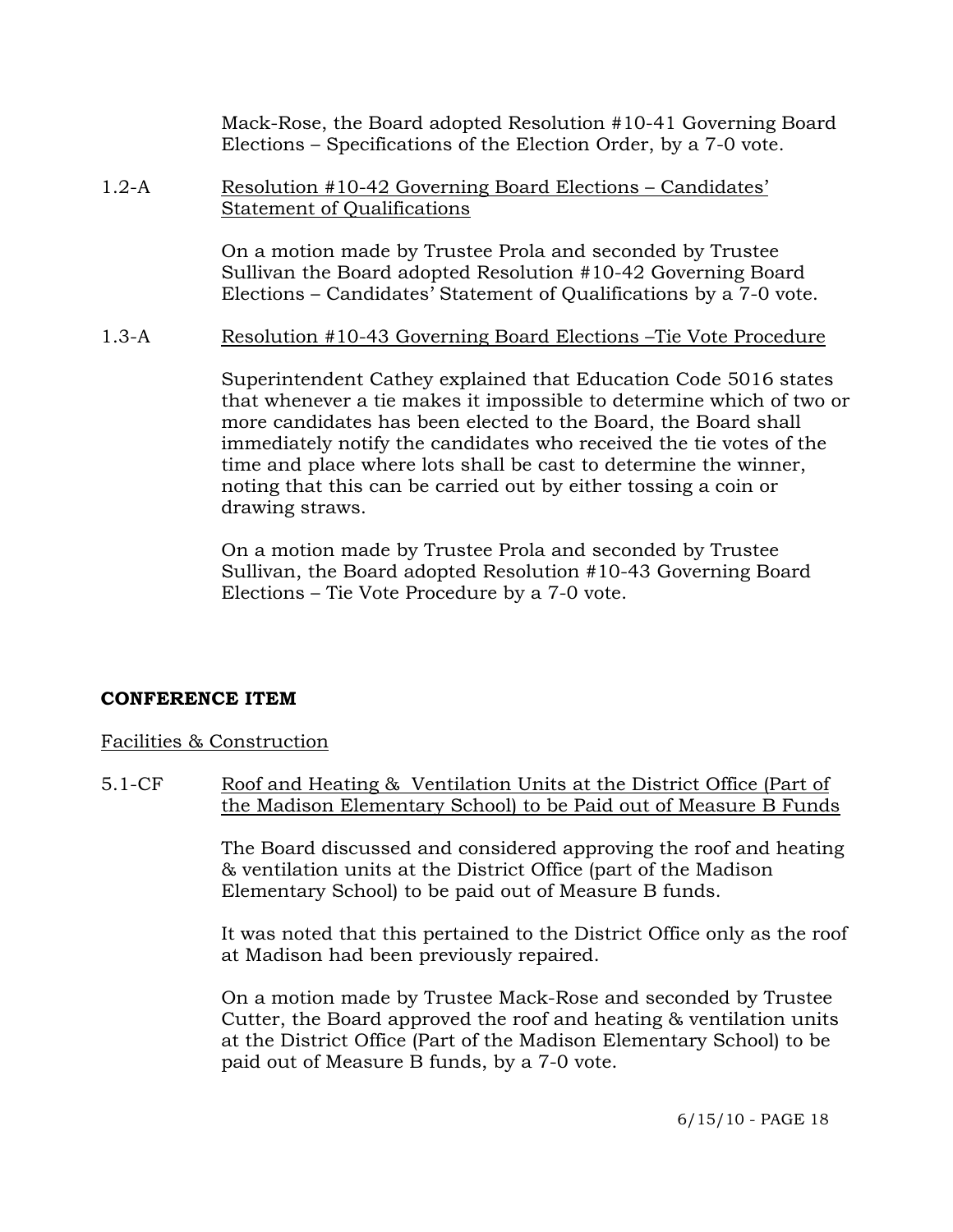## **INFORMATION ITEMS**

### Business Operations

### 1.1-I Miscellaneous Receipts

Miscellaneous receipts in the amount of \$34,223,629.44 have been deposited in the Treasure of Alameda County.

### **ADDITIONAL SUGGESTIONS AND COMMENTS FROM BOARD MEMBERS**

The Board expressed how wonderful and well-attended the First Annual International Festival was, thanking and acknowledging Andrew Gordon, staff, and members of DELAC and ELAC for its success.

- Trustee Sullivan commented that she attended the Lincoln graduation, reporting that the San Leandro High School graduation will be Thursday, June 17 with the After Grad party following from 10:00 p.m.-2 a.m. Referring to a letter received from Assemblymember Mary Hayashi regarding a California jobs bill supporting education, and repaying local school districts, Trustee Sullivan asked for and received consensus for the Advocacy Committee to develop a resolution in support.
- Trustee Almonte commented that at the Board's request he forwarded information to them regarding The Great California Shakeout Drill scheduled for October 21, 2010. Trustee Almonte asked for and received consensus for the District to register for participation.
- Trustee Hague attended Senior Recognition Night and encouraged those who have not had an opportunity to attend to do so, adding that "it is such an affirmation of how successful our students are." Trustee Hague also attended the Lincoln and Adult School graduation.
- Trustee Prola asked for and received consensus to have staff provide a presentation or report to the Board regarding the Traffic Guards Program for next year.

 Trustee Prola suggested that the counseling staff consider developing a program for the 9th Grade campus focusing on areas of mental health, success in academics, and behavior, etc.

 Trustee Prola echoed all the positive comments regarding the wonderful events that have occurred recently such as the SLTA Scholarship Tea, Business Academy, Adult School, and Lincoln graduation ceremonies, and the Retirement/Recognition celebration.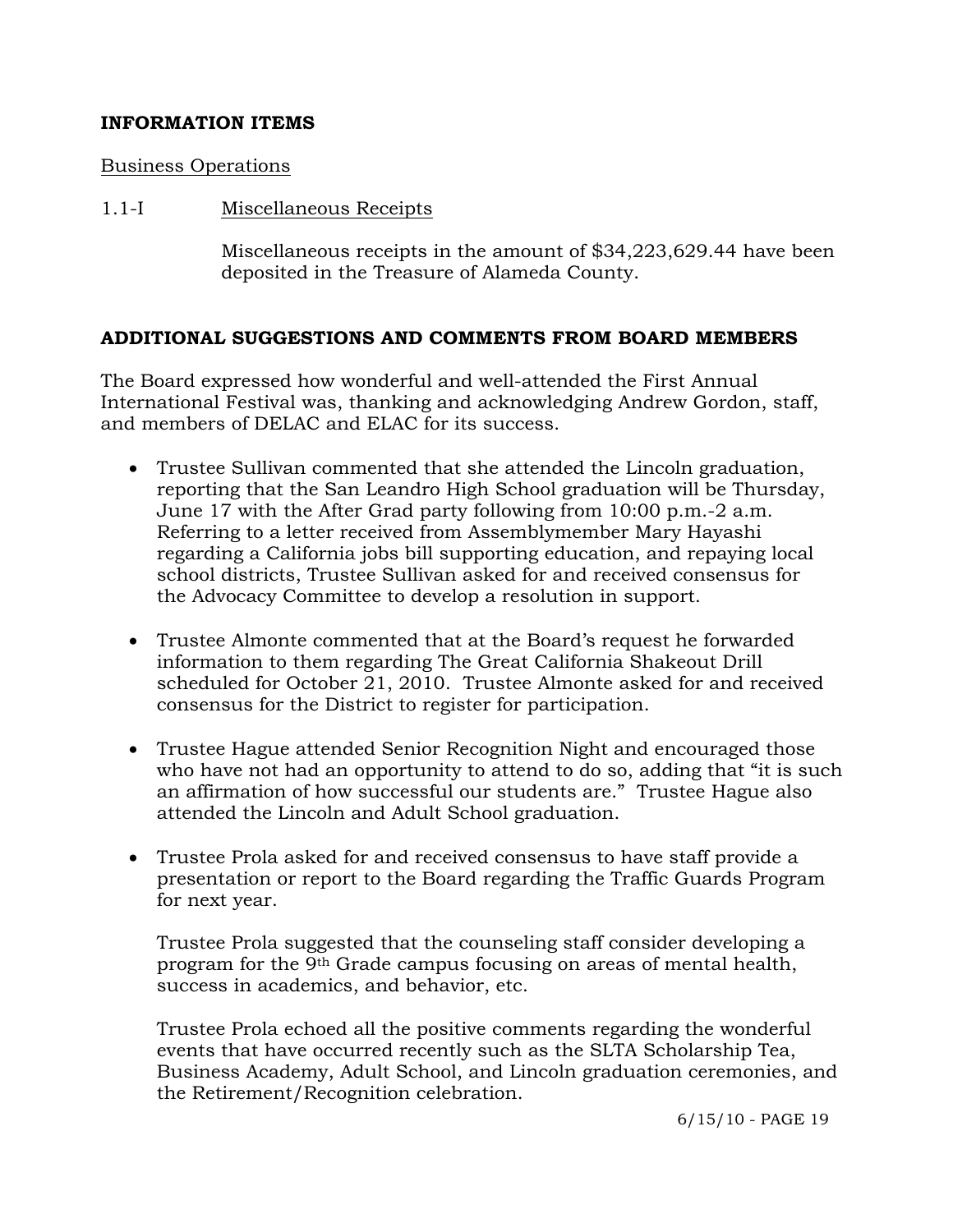- Trustee Cutter shared parent concerns regarding expectations of kindergarten promotions at Washington Elementary School.
- Trustee Mack-Rose asked that the Board touch base with each other on where they will be for the 5<sup>th</sup> grade promotions on Thursday.

 Trustee Mack-Rose asked for and received consensus to have staff provide a presentation to the Board regarding apprenticeship programs for San Leandro students and how the unions are coordinating with the District's CTE courses in October 2010.

 Trustee Mack-Rose commented on the number of parents who are taking their children out of Washington Elementary and moving them to Roosevelt Elementary, stating that she feels that what the District is "not saying" about our proficient and advanced students may be having an impact on where parents are sending their students to school.

 Trustee Katz-Lacabe noted that he would not be able to attend any upcoming promotions or graduations after this evening, as his work would be taking him out of state.

### **ANNOUNCEMENT**

### **Future Board of Education Meetings**

6/15/10 - PAGE 20 Special Meeting – June 29, 2010 **Tentative Work Session – July 13, 2010**  Regular Meeting – July 20, 2010 Regular Meeting – August 3, 2010 Regular Meeting, August 17, 2010 **Tentative Work Session – August 31, 2010**  Regular Meeting – Wednesday, September 8, 2010 **Tentative Work Session – September 14, 2010**  Regular Meeting – September 21, 2010 Regular Meeting – October 5, 2010 **Tentative Work Session – October 14, 2010**  Regular Meeting – October 19, 2010 Regular Meeting – November 2, 2010 **Tentative Work Session – November 9, 2010**  Regular Meeting – November 16, 2010 Regular Meeting – December 7, 2010 Special Meeting – December 14, 2010 - 1st Interim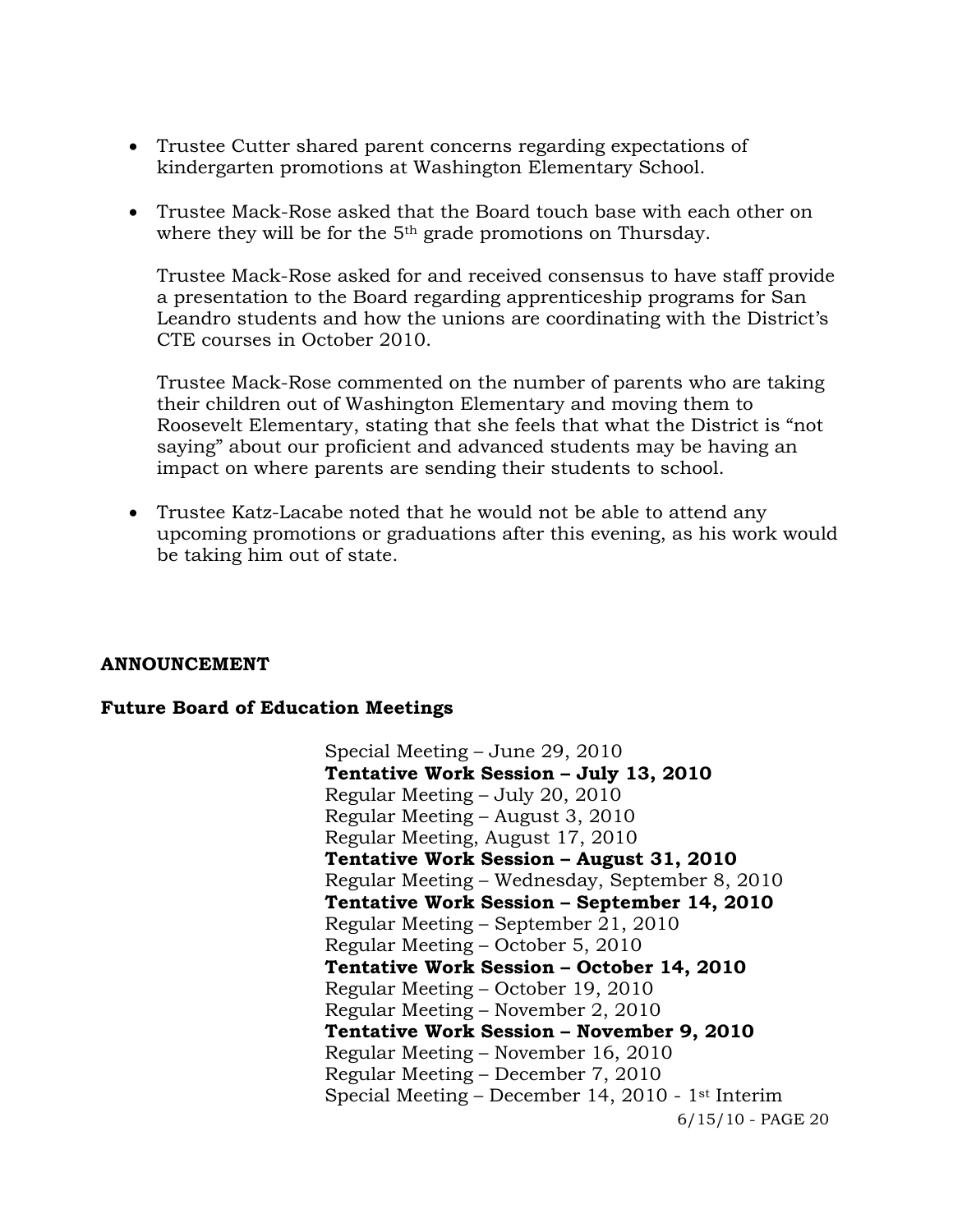Regular Meeting – January 11, 2011 **Tentative Work Session – January 18, 2011**  Regular Meeting – January 25, 2011 Regular Meeting – February 8, 2011 **Tentative Work Session – February 15, 2011**  Regular Meeting – March 1, 2011 **Tentative Work Session – March 8, 2011**  Regular Meeting – March 15, 2011 Regular Meeting – April 5, 2011 Regular Meeting – April 19, 2011 Regular Meeting – May 3, 2011 **Tentative Work Session – May 10, 2011**  Regular Meeting – May 17, 2011 Regular Meeting – June 7, 2011 Regular Meeting – June 21, 2011 Special Meeting – June 28, 2011 – Adoption Budget